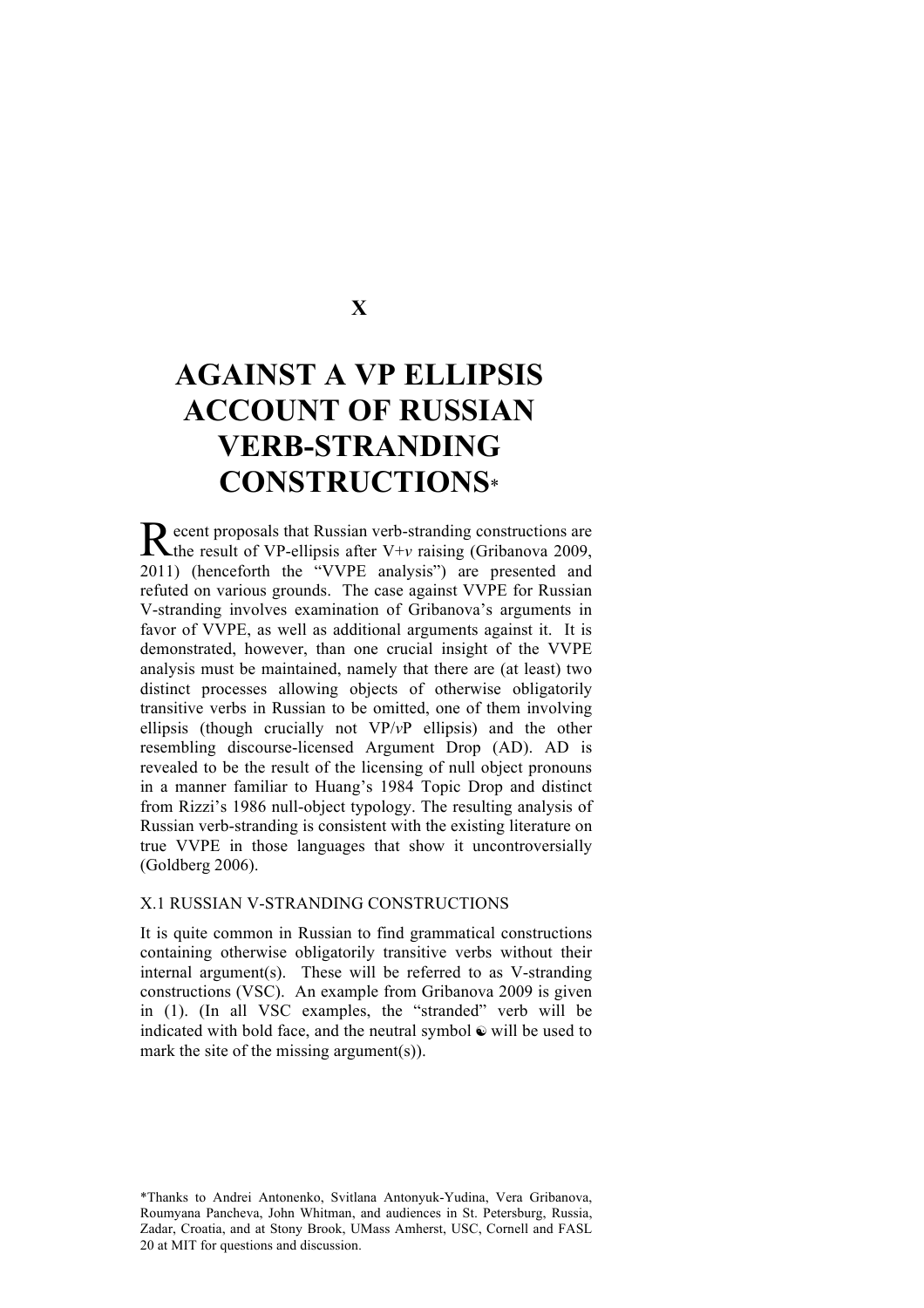#### AGAINST A VP ELLIPSIS ACCOUNT OF RUSSIAN 2 VERB- STRANDING verb between as verb movement to T, followed by VP ellipsis (McCloskey, 1991; Goldberg, 1991; Goldberg, 1991; Goldberg, 1991; Goldberg, 1991; Goldberg, 1991; Goldberg, 1991; Goldberg, 1991; Goldberg, 1991; Goldberg, 1991;

- 1) A. --Ty poznakomil Mašu s Petej? you introduced Masha with Petya "Did you introduce Masha to Petya?" 1)  $A. -Tv$
- B. --Konečno, poznakomil **⊙ ©** of course introduced  $\odot$   $\odot$ "Of course, I introduced  $\ddot{\bullet}$ ."  $\overline{p}$  $\frac{1}{2}$ poznakomil  $\lim_{\epsilon \to 0}$ zhakohin<br>A s  $\ddot{\phantom{a}}$ Petej? Peter.INSTR

Goldberg (2006), following a long tradition dating back to Otani  $\&$  Whitman 1991, argues that various languages, such as Hebrew, Swahili, Irish and Ndendeule, (but *not* Korean and Japanese derive V-stranding by raising the main verb out of the extended  $VP/\nu P$  domain, followed by ellipsis of the  $\nu P$  itself. This is the VVPE account. Goldberg's primary argument in favor of a VVPE account of V-stranding in such languages involves ruling out the alternative of Argument Drop, an approach which is similar in spirit to that taken by Gribanova 2011 for Russian, though crucially different in certain details as we will see immediately below.

Gribanova's VVPE account of Russian V-stranding differs from Goldberg's account of the languages mentioned above in one crucial respect: Russian does not show  $V\rightarrow T$  raising in overt syntax (Bailyn 1995, 2012, Kollestinova 2007, Gribanova 2009, 2010, 2011), something that is required of all the other VVPE zoro, zorr), something that is required or an the other v vi E<br>languages in Goldberg's typology. Rather, Gribanova argues, Russian main verbs raise out of  $vP$  to an intermediate category between *v*P and TP, namely Asp(ect)P, after which the lower *v*P is elided, stranding the main verb. A schematic representation,  $\frac{1}{2}$  from Gribanova 2011, is given in (2): to the correlation  $\alpha$  2011, to given in  $\left(2\right)$ .

2) Gribanova's VVPE analysis of Russian VSC (Gribanova 2011)

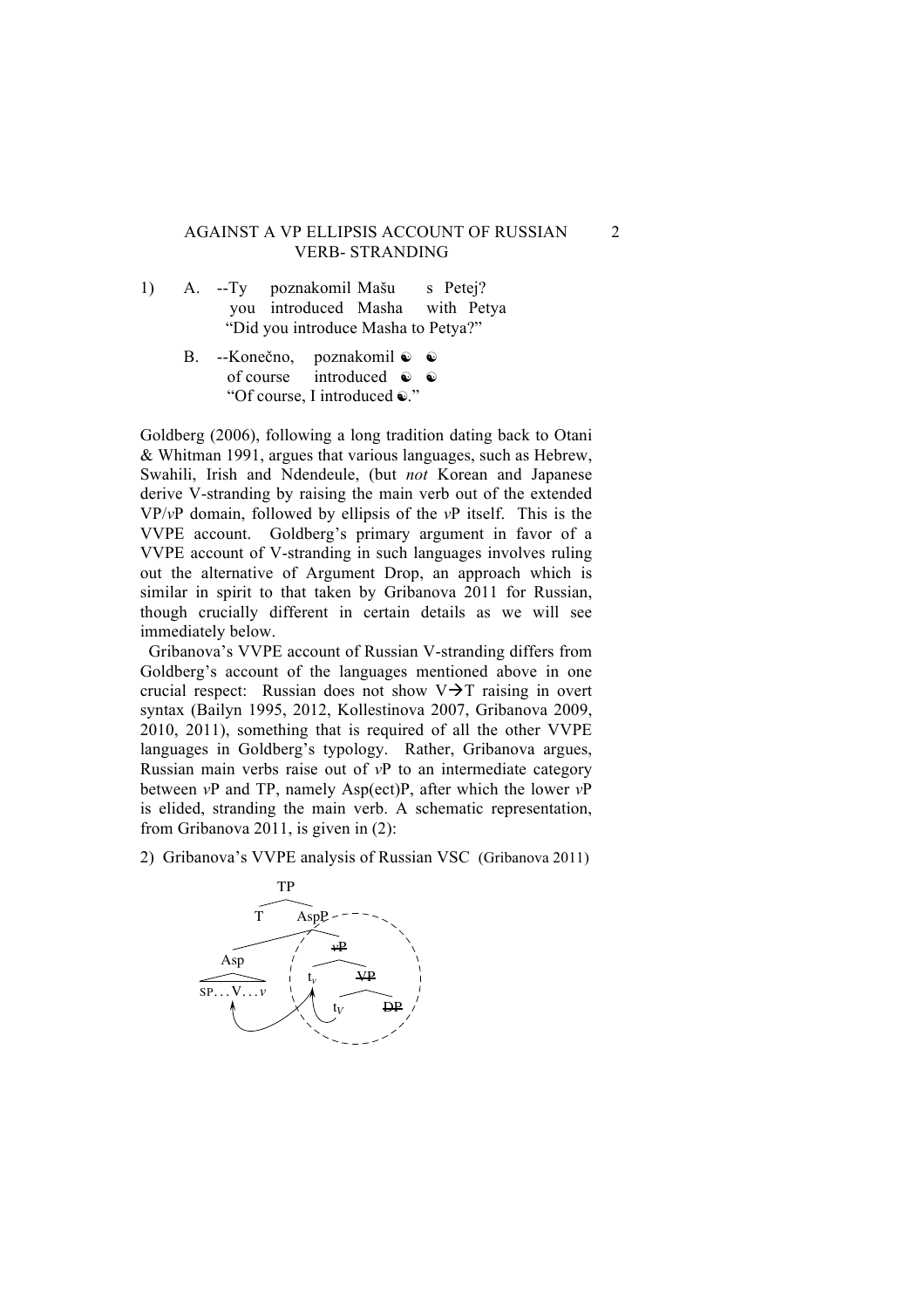In this article, I argue against the VVPE analysis for Russian Vstranding and propose an alternate account for deriving the relevant cases. The article is structured as follows. First, in Section 2, I present the two primary arguments in favor of a VVPE analysis of Russian V-stranding, namely (i) that there is no good alternative (in particular, that V-stranding cannot always be the result of Argument Drop) and (ii) that certain facts of Russian verbal morphology and matching in V-stranding favor VVPE. In Section 3, I present 6 arguments against the VVPE account. In Section 4, I present an alternative account that captures Gribanova's core intuition (that two distinct processes can be involved in deriving Russian V-stranding) without requiring VVPE.

#### X.2 THE CASE FOR RUSSIAN VVPE

Gribanova's (2009, 2010, 2011) case for a VVPE analysis of Russian V-stranding consists primarily of two arguments, as follows:<sup>1</sup> (i) The alternative to VVPE, some form of Argument Drop (AD), fails (for at least some Russian VSCs). (ii) Morphological verbal matching effects of a particular kind hold (in at least some VSCs), which can be accounted for under a VVPE account, but do not follow from any account that does not involve *v*P ellipsis. I now outline the two arguments in detail.

 The first argument for VVPE put forth by Gribanova is an argument against the most plausible alternative, namely (some kind of) Argument Drop (AD). The argument runs as follows:

- 3) Gribanova's argument against an AD account of V-stranding:
	- a. There are contexts where AD is unavailable (certain syntactic islands)
	- b. In such contexts, V-stranding is still possible

 

- c. Therefore, in such contexts (at least), V-stranding can't be derived by AD.
- d. Therefore in such contexts (at least), V-stranding must be derived by VVPE

<sup>&</sup>lt;sup>1</sup>It should be noted that the 2009 and 2010 handout versions contain additional arguments later not found in the written 2011 version. I do not address those arguments here.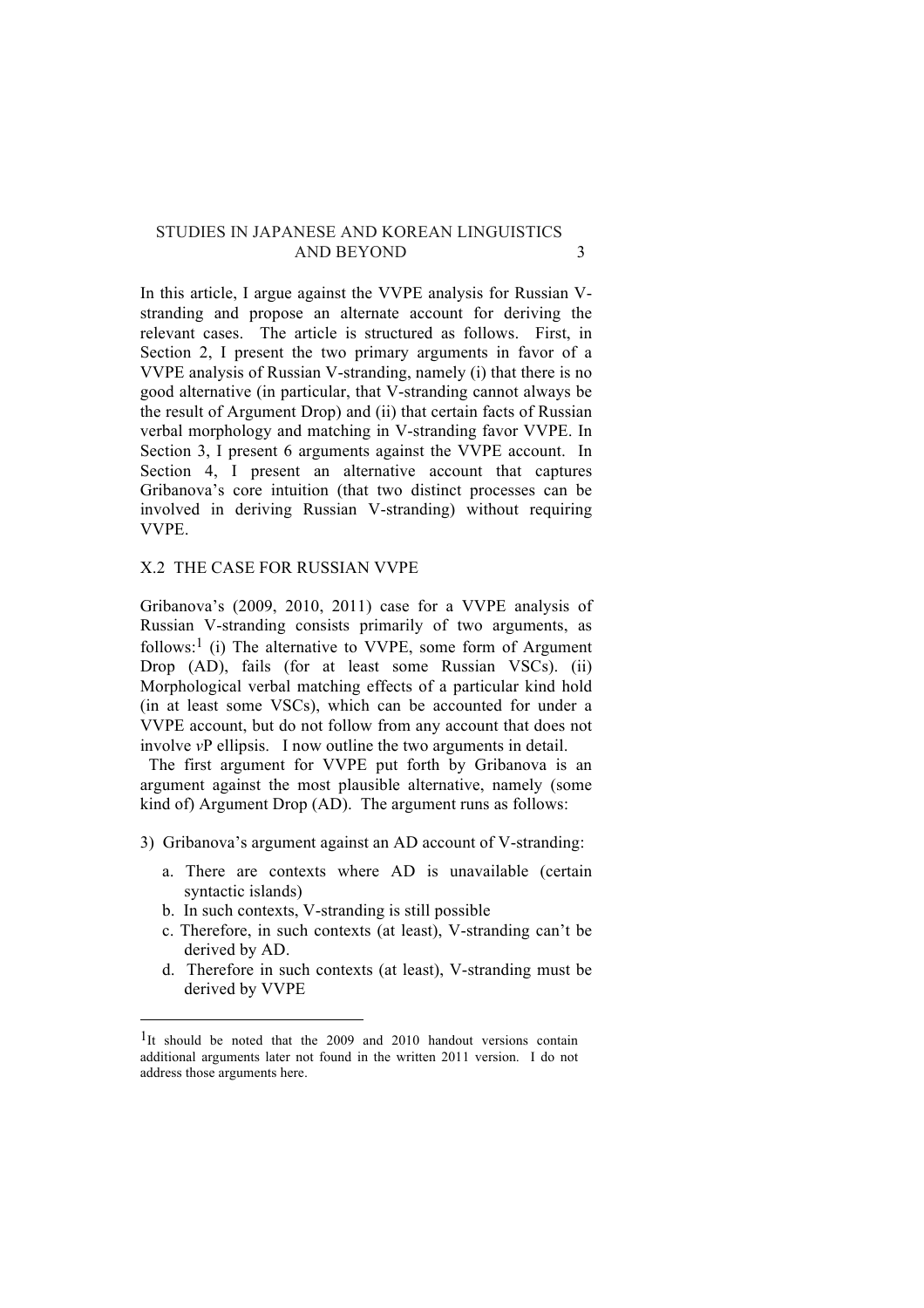### AGAINST A VP ELLIPSIS ACCOUNT OF RUSSIAN 4 VERB- STRANDING

To start this argument, Gribanova reviews the well known fact that uncontroversial cases of VP/*v*P ellipsis require a linguistic antecedent. This is shown in the distinction between successful English *v*P ellipsis in (4) (with a linguistic antecedent) and unsuccessful English *v*P ellipsis in (5):

- 4) A. --Nobody here will be able to sew those ripped jeans!
	- B. --Don't worry, grandma will be able to  $\left[\begin{smallmatrix} v_p & sew & \text{those} \end{smallmatrix}\right]$ ripped jeans]. (*v*PE)
- 5) Situation: *A man with ripped jeans enters the room*  \*Don't worry, grandma will be able to  $\int_{\mathcal{V}_{D}}$  sew those ripped jeans]. (\**v*PE)

On the other hand, Argument Drop (AD) (Hoji 1998, Saito 2007, Aoun & Li 2007, Gribanova 2010, Sigurðsson 2011), does not require a linguistic antecedent, and so the Russian equivalent of (5), which is fine, must be some form of Argument Drop:

- 6) Situation: *A man with ripped jeans enters the room* 
	- A. Ne volnujsja, babuška zaš'et ☯ (AD) don't worry grandma will sew ☯ "Don't worry, grandma will sew [them]."

Crucially for Gribanova's argument, AD fails inside syntactic islands. Thus, if no linguistic antecedent is present, precluding *v*P ellipsis, and an island is present, precluding AD, the result is ungrammatical. This is shown in (7):

- 7) Situation: *A man with ripped jeans enters the room* 
	- A. \*Ne volnujsja,sejčas pridjet [čelovek, (\*AD) don't worry now will come [man (\**v*PE) kotoryj zaš'et  $\odot$  ] who will sew  $\odot$  (ex from Gribanova 2010) "Don't worry, [someone who will sew [them]] is coming."

Because (7) is unacceptable, both ellipsis and AD must fail. Ellipsis is ruled out by the lack of a linguistic antecedent, leaving only AD as a possibility. The fact that the example is bad shows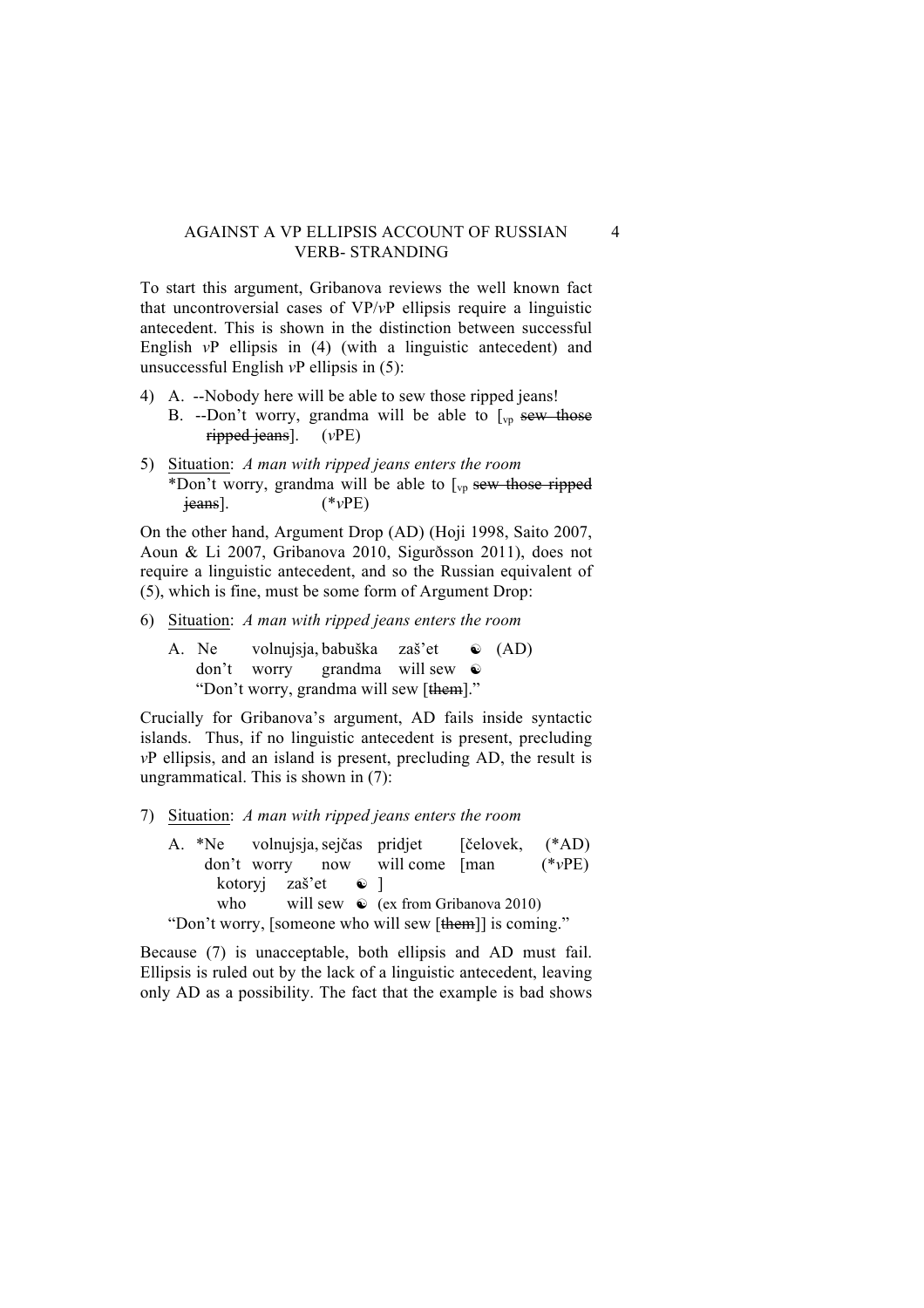that AD fails within syntactic islands.<sup>2</sup> By contrast, if a linguistic antecedent is provided, such as (8), the same response as (7) becomes possible, implicating ellipsis, and not AD, as the only viable analysis of examples such as (8), which is identical to (7) but without a linguistic antecedent:

- 8) A. Menja volnuet, čto nikto ne zašil džinsy me worries that noone neg sewed jeans "It worries me that no one has sewed these jeans."
	- B. Ne volnujsja, sejčas pridet [čelovek, don't worry now will come [man kotoryj zašet<sub>v</sub>  $[t_v \ 0]$  "VVPE" who will sew  $[t_v \ \Theta]$ "Don't worry, [someone who will sew [them]] is coming."  $(= eX (39)$  from Gribanova 2011)

Note that this diagnostic is the only one Gribanova provides to distinguish VVPE from AD. Therefore all examples of purported VVPE should be embedded within such islands. In what follows, I will use relative clauses, which are strongly opaque to WH extraction, to maintain the parallel as much as possible.

 Gribanova's second argument involves morphological matching. Recall that Gribanova's account involves V movement of the head of AspectP, but no higher. This movement of the verb must be motivated, since it is generally accepted that Russian main verbs do not move overtly out of *v*P (Bailyn 1995, Kollestinova 2007, Gribanova 2009, 2010). Therefore, Gribanova relies on syntactic accounts of Russian verbal prefixation (following Svenonius 2004) to provide evidence that this movement is exactly what is involved in successful cases of VVPE. To do this, she relies on the distinction between two kinds of verbal prefixes in Russian: Lexical prefixes (LP) and

 

 $^{2}$ Gribanova does not provide an account for the island-sensitivity of AD, other than to say that *pro "*establishes an A-bar relation with a topic in the matrix clause." Gribanova does present parallels between WH-movement constraints and AD island-sensitivity, which provide support for the generalization. I will therefore assume along with Gribanova that some such island-sensitivity restricts AD in Russian, (though it must be noted that WH-movement/AD parallels do not always hold in the manner presented by Gribanova). The distribution and nature of these restrictions is outside the scope of this article.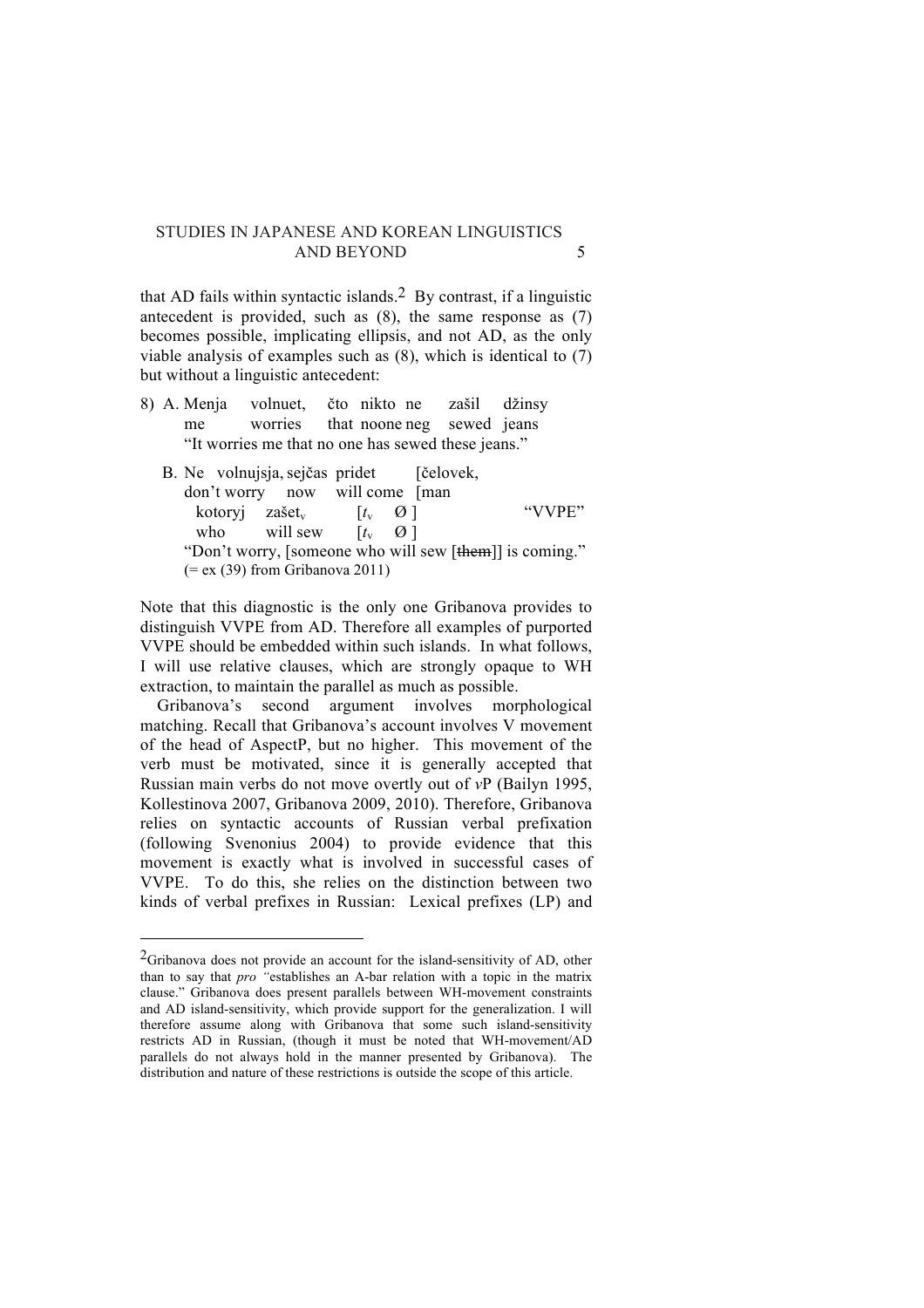#### AGAINST A VP ELLIPSIS ACCOUNT OF RUSSIAN 6 VERB- STRANDING

Superlexical Prefixes (SP). LPs are essentially part of certain lexical items (such as English *refrain, retreat*)<sup>3</sup> whereas SP are heads of AspectP, by assumption, following Svenonius 2004. Assuming an identity condition on *v*P ellipsis of the standard kind, in successful cases of VVPE, SPs, residing outside *v*P, can be expected to vary, while LPs, being *v*P-internal, must be identical. The predictions for Gribanova, therefore, are as follows: V-stranding should be possible, within syntactic islands, if either (i) the verbs are identical or (ii) the verbs differ only in having distinct superlexical prefixes (SP). On the other hand, Vstranding should not be possible, within syntactic islands, if (i) the verbs are different or (ii) the verbs have identical stems with distinct lexical prefixes (LP) (note that (ii) essentially reduces to (i) on standard approaches to lexical prefixes). Evidence to support these predictions is given in Gribanova 2011, as follows:

- 9) Predictions about availability of V-stranding within syntactic islands (where AD is unavailable):
	- a. Identical verbs (10) and identical stems with distinct superlexical prefixes (11) are predicted to be OK.
	- c. Different verbs (12) and identical stems with distinct lexical prefixes (13) are predicted to be out.
- 10) A. Kažetsja, čto nikto ne podnjal tu vazu seems that no one neg picked up that vase
	- B. Tot fakt, čto nikto ne podnjal Ø menja the fact that no one neg picked up  $\varnothing$  me očen' ogorčaet very upsets "VVPE"

"It seems that no one picked that vase up. The fact that no one picked (it) up upsets me greatly."

11) V-stranding inside an island with identical stems and distinct Superlexical Prefixes: (Gribanova, 2011, exs 73, 74)

 

<sup>3</sup> Of course, in some cartographic accounts, these too could be syntactic heads, but they certainly fall within the standard VP/*v*P domain, which is all that matters for Gribanova, and therefore for the current discussion,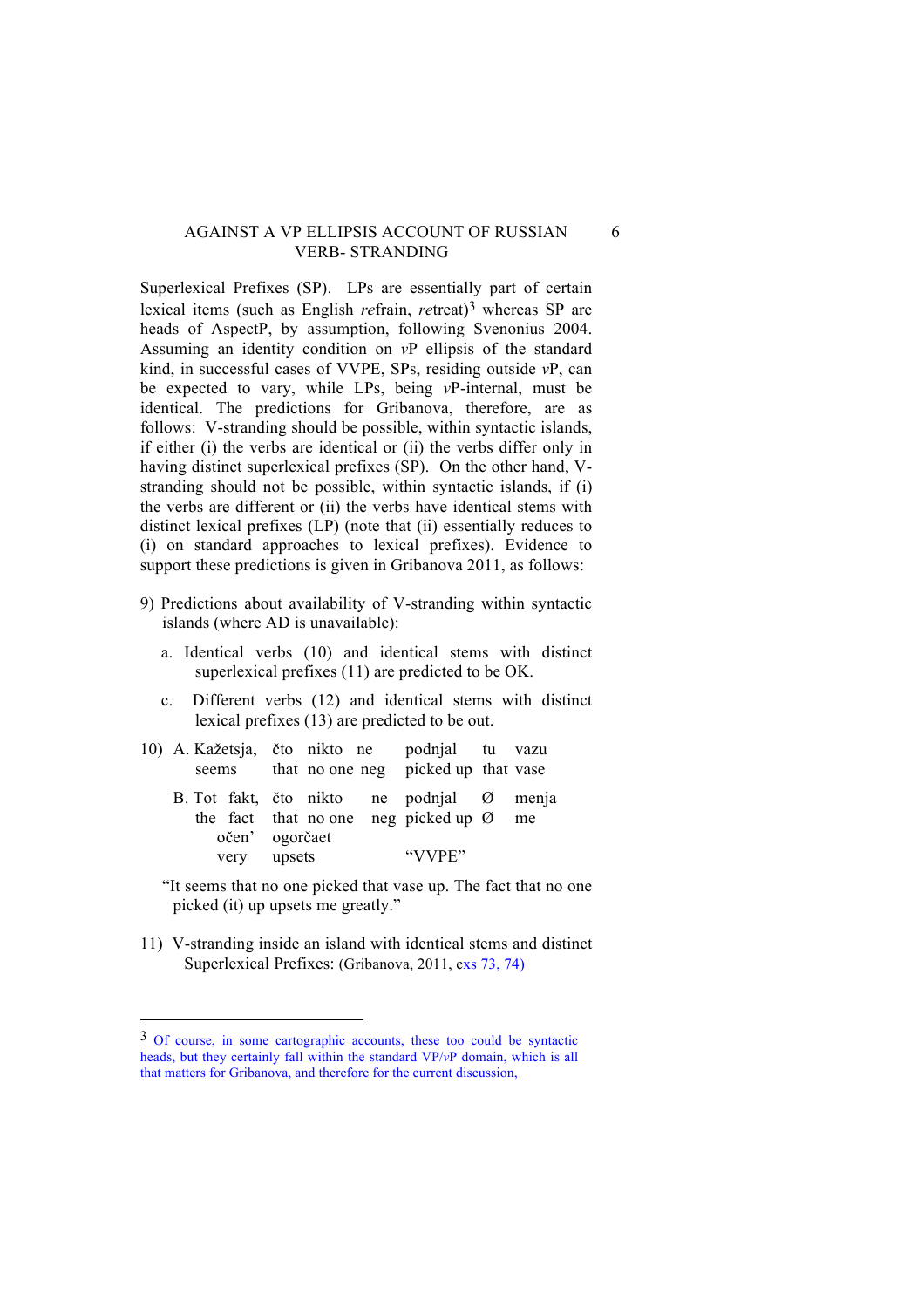- A. Kažetsja, čto nikto ne podnjal vazu seems that no one neg picked up vase kotoraja uže ne pervyj raz padaet which already neg first time falls
- B. Naoborot, uže prišel čelovek, on-contrary already came someone who kotoryj PEREpodnjal Ø who re- picked up  $\emptyset$  "VVPE"

"A: It seems that no one picked up the vase that fell more than once. B: On the contrary, a person who picked (it) up again already came."

12) Unacceptable V-stranding inside an island with different verbs: (Gribanova, 2011, exs 63, 64 )

| A. Kto-to uronil<br>someone dropped this                     |        | ètu | vazu<br>vase                                        |            |
|--------------------------------------------------------------|--------|-----|-----------------------------------------------------|------------|
| B. *Tot fakt, čto nikto ne podnjal Ø menja<br>očen' ogorčaet |        |     | the fact that no one neg picked up $\varnothing$ me |            |
| very                                                         | upsets |     |                                                     | $*``VVPF"$ |

"Someone dropped that vase. The fact that no one picked (it) up upsets me greatly."

- 13) Unacceptable V-stranding inside an island with identical stems and distinct Lexical Prefixes: (Gribanova, 2011, ex 76)
	- A. Nepravitel'stvennye organizacii dolžny byli Non-governmental organizations should have RAZdavat' butylki vody bežencam na Gaiti distributed bottles of water refugees in Haiti
	- B. \*Nas očen' volnujut sluxi, čto oni PROdavali Ø us very worry rumors that they sold  $\oslash$

"NGOs were supposed to distribute bottles of water to Haitian refugees. We are very worried by rumors that they sold \*(them)." \* \* \* \* VVPE"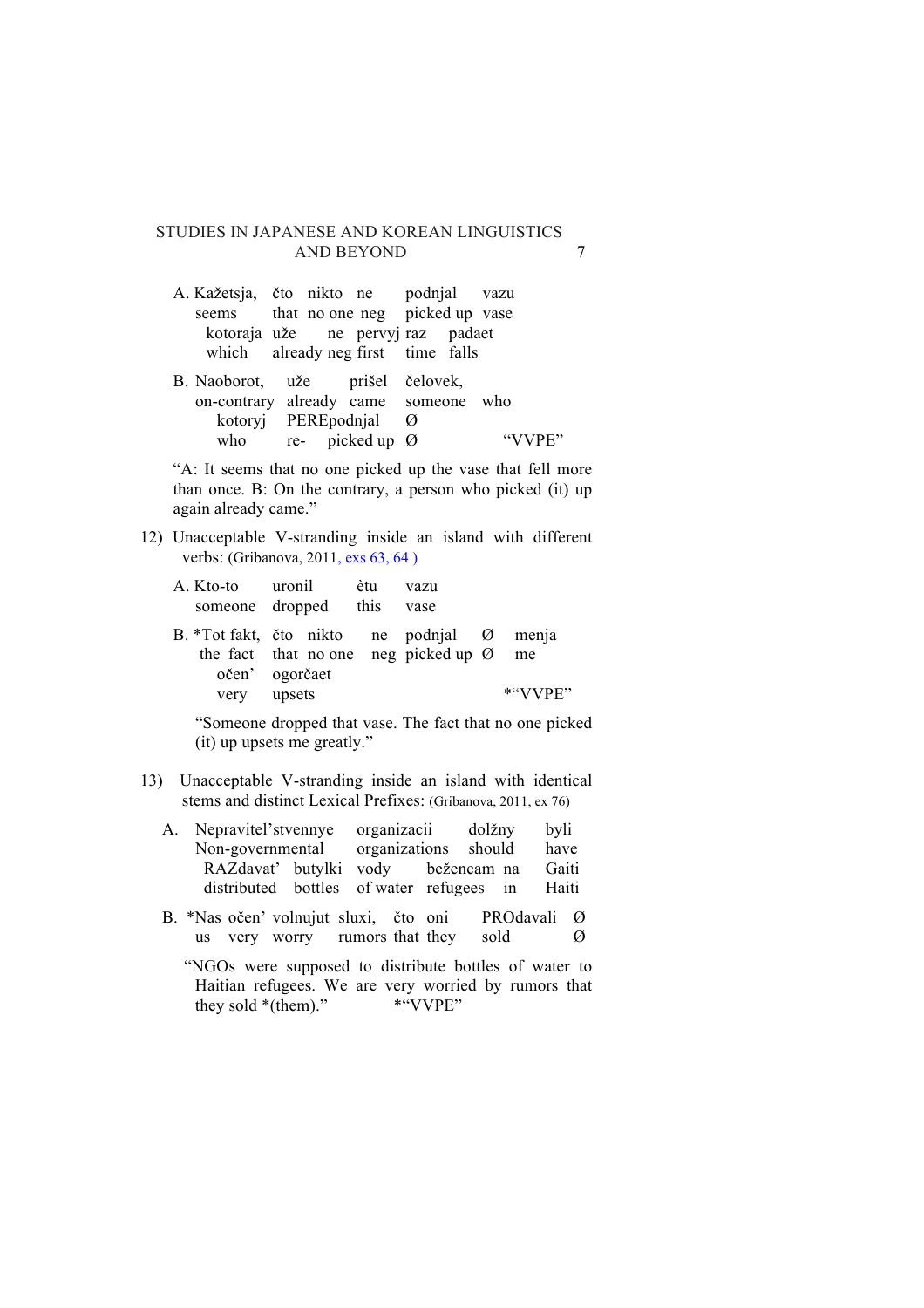#### AGAINST A VP ELLIPSIS ACCOUNT OF RUSSIAN 8 VERB- STRANDING

These two arguments form the core of the Gribanova analysis. Next, I present 6 arguments against the VVPE analysis of Russian VSE constructions, still assuming, along with Gribanova, that instances of AD can be controlled for by examining cases within syntactic islands only. Gribanova's second argument, (morphological matching) is countered in X.3.5. The status of what the alternative to VVPE is within islands (her first argument) is addresses in section 4.

### X.3 THE CASE AGAINST V-STRANDING AS VVPE

In this section, I present 6 arguments against the VVPE account of VSCs in Russian. The first two are theoretical arguments, the final three are empirical arguments.

- 14) 6 arguments against VVPE for Russian
	- I. "true" Russian *v*P ellipsis does not strand verbs
	- II. VVPE occurs in  $V\rightarrow T$  raising languages only
	- III. Russian V-stranding constructions allow strict and sloppy identity; *v*P ellipsis allows only sloppy readings
	- IV. *v*P adverb constituency is not required in V-stranding
	- V. Verb matching requirements do not support VVPE
	- VI. Subject/Object drop dependencies are unexpected in Vstranding under a VVPE account

# X.3.1 "TRUE" RUSSIAN *V*P ELLIPSIS DOES NOT STRAND **VERBS**

Kazenin 2006 demonstrates that Russian has at least 2 kinds of phrasal ellipsis, one of which elides the entire verbal complex (including any AspP projections) but nothing in the IP/TP domain. I call this kind of ellipsis "true *v*P+ ellipsis". "Two types of predicate ellipsis [in Russian] are possible, one retaining a polarity marker without the aux (15) and the other one retaining a polarity marker with the aux (16)"

TYPE I: "polarity ellipsis" (using *da, net*) (Kazenin 2006)

| 15) Petja | [ljubit sebja], a Vasja      |  | $net$                                                           | Ø |
|-----------|------------------------------|--|-----------------------------------------------------------------|---|
|           | Petya [loves self] but Vasja |  | NET                                                             | Ø |
|           |                              |  | "Peter loves himself, but Vasja doesn't [love himself] (sloppy) |   |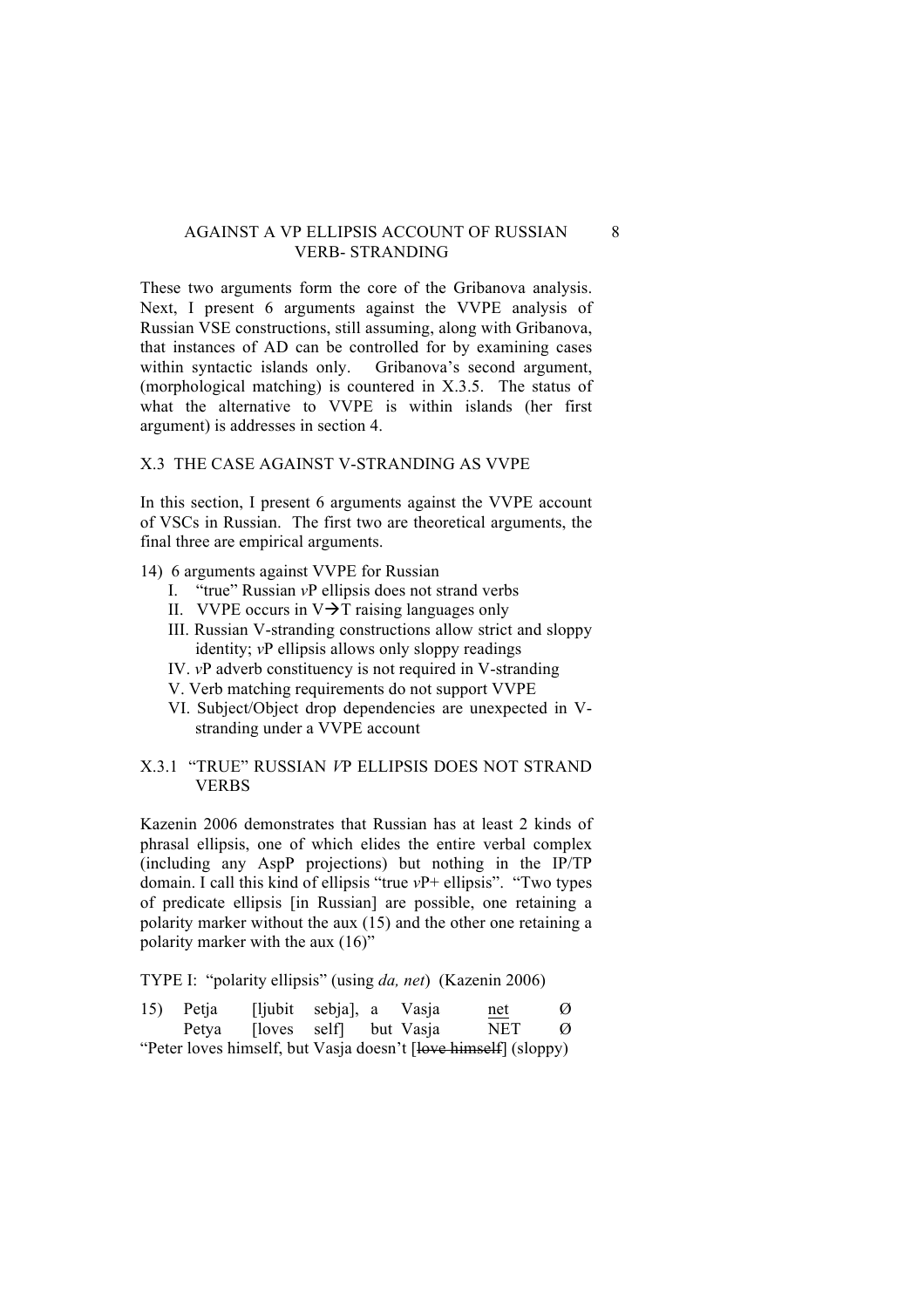TYPE II: "true" *v*P+ ellipsis -- using the auxiliary *budet*

16) Petya budet [pomogat' sebe] Petya will [to help self] a Kolia ne budet Ø but Kolja neg will Ø "Petya will help himself, but Kolya won't Ø."  $(Q = help himself (Kolya) = sloppy))$ 

The relevant structures are shown in (17):



It is the latter case that is of interest to us here. The ellipsis site in cases such as  $(16) / (17)$  comprises the entire verbal complex, including any syntactic domains headed by prefixes (since verbs are obligatory elided). This corresponds to traditional English *v*P ellipsis. (The  $+$  indicates that any extended cartographic domains above *v*P but below TP, such as AspP in Gribanova's account, must be included here, since the extended *v*P is entirely elided.

Familiar diagnostics implicating traditional *v*P ellipsis are given in Kazenin 2006, such as the inclusion in the ellipsis site of verbal adjuncts (18), the availability of the construction in both coordinate and subordinate structures (19), the possibility that the antecedent be in a separate sentence (20) but its obligatory nature (21), and the fact that sloppy readings can be obtained (22).

18) Obama [budet zanimat'sja posle užina], Obama [will practice] after dinner a Biden ne budet Ø but Biden neg aux Ø "Obama will practice after dinner, but Biden won't Ø". (Ø = *practice after dinner*)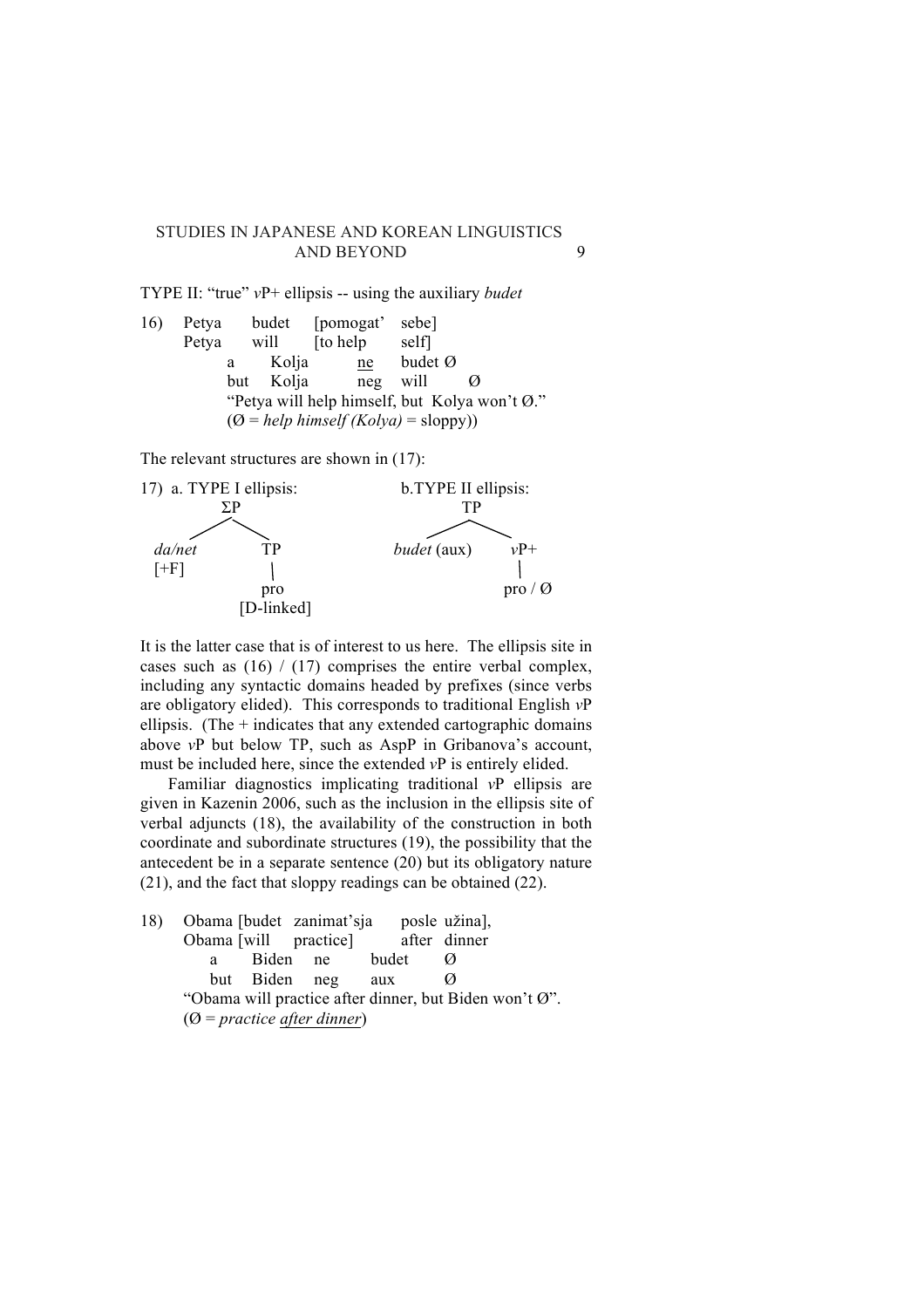#### AGAINST A VP ELLIPSIS ACCOUNT OF RUSSIAN 10 VERB- STRANDING

|     | 19) a. Ja budu pomogat' Kolje, (vP ellipsis) |                                        |                                         |   |   |                                                         |                                                               |  |
|-----|----------------------------------------------|----------------------------------------|-----------------------------------------|---|---|---------------------------------------------------------|---------------------------------------------------------------|--|
|     |                                              | I will [help Kolya]                    |                                         |   |   |                                                         |                                                               |  |
|     |                                              |                                        | a Petja ne budet $[\nabla_P \emptyset]$ |   |   |                                                         |                                                               |  |
|     |                                              |                                        | but Peter <u>neg</u> aux [ $VP$ Ø].     |   |   |                                                         |                                                               |  |
|     |                                              | "I will help Kolya but Petya won't Ø." |                                         |   |   |                                                         |                                                               |  |
|     |                                              |                                        |                                         |   |   | b. Ja budu pomogat' Kolje, (vP ellipsis)                |                                                               |  |
|     |                                              | I will [help Kolya]                    |                                         |   |   |                                                         |                                                               |  |
|     |                                              |                                        |                                         |   |   | esli Petja ne budet $[\nabla_{\mathbf{P}} \emptyset]$ . |                                                               |  |
|     |                                              |                                        |                                         |   |   | if Peter <u>neg</u> aux $[\n \vee_P \emptyset]$ .       |                                                               |  |
|     |                                              |                                        |                                         |   |   | "I will help Kolya if Petya won't Ø."                   |                                                               |  |
| 20) |                                              | Obama [budet xodit'na zanjatie]!       |                                         |   |   |                                                         |                                                               |  |
|     |                                              | Obama [willgo to class]                |                                         |   |   |                                                         |                                                               |  |
|     |                                              |                                        |                                         |   |   | --Ser'ezno? A Biden ne budet Ø                          |                                                               |  |
|     |                                              |                                        |                                         |   |   | --Seriously? But Biden neg aux                          | Ø                                                             |  |
|     |                                              |                                        |                                         |   |   |                                                         | "Obama will go to class!" "Seriously? But Biden won't"        |  |
|     |                                              | $(Q = go to class)$ (vP ellipsis)      |                                         |   |   |                                                         |                                                               |  |
|     |                                              |                                        |                                         |   |   |                                                         | 21) Context: Obama puts the square block in the round hole.   |  |
|     |                                              | Obama to Biden:                        |                                         |   |   |                                                         |                                                               |  |
|     |                                              | *A ty ne budeš                         |                                         | Ø |   |                                                         | $(vP$ ellipsis)                                               |  |
|     |                                              | and you neg aux                        |                                         | Ø |   |                                                         |                                                               |  |
|     |                                              | "But you won't Ø"                      |                                         |   |   |                                                         |                                                               |  |
|     |                                              |                                        |                                         |   |   |                                                         |                                                               |  |
|     |                                              |                                        |                                         |   |   |                                                         | $(0 = [(be able to) put the square block in the round hole])$ |  |
| 22) |                                              |                                        |                                         |   |   |                                                         | Petja budu [pomogat' sebe], (vP ellipsis)                     |  |
|     |                                              | Petya will [to help self]              |                                         |   |   |                                                         |                                                               |  |
|     | a                                            |                                        | Kolja ne budet                          |   | Ø |                                                         |                                                               |  |

but Kolja not will Ø

"Petya will help himself, but Kolya won't Ø [help Kolya]"

I take it as uncontroversial, then, that Russian has true *v*P+ ellipsis. Therefore, if Gribanova is also right, then there are (at least) 2 kinds of *v*P+ ellipsis (as well as IP ellipsis in sluicing). This is a theoretical weakness of the VVPE account.

23) Gribanova's required vP ellipsis typology for Russian:

- a. IP/TP ellipsis: sluicing, etc. (equal to Kazenin's PolP ellipsis)
- b. *v*P+ ellipsis: the V elides (would include AspP)
- (cf. Kazenin 2006; not discussed in Gribanova 2009, 2010, 2011)
- c. Purported *v*P ellipsis: the V survives (not in Kazenin 2006)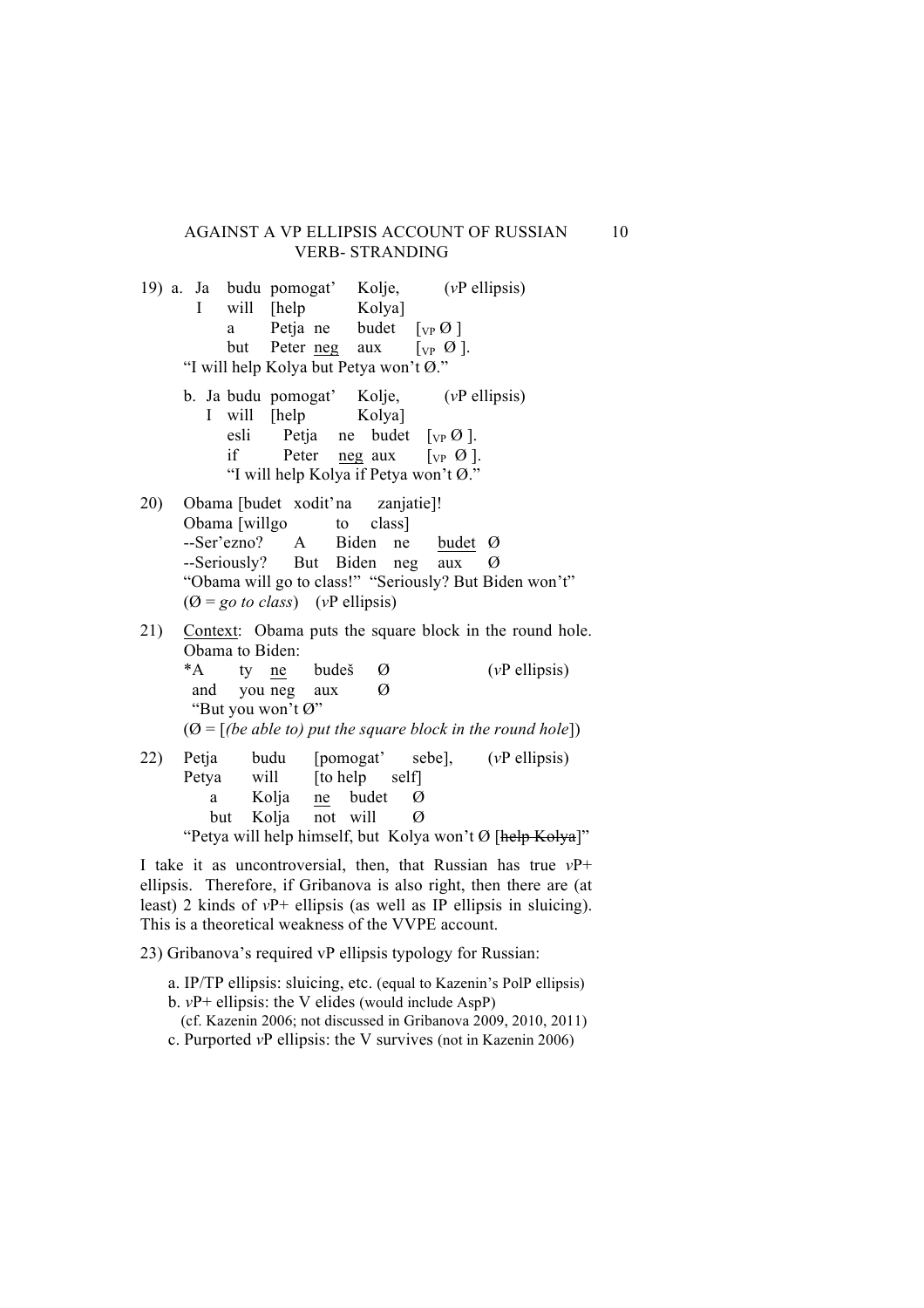This raises various questions about the theoretical claim being made: Why should a language contain all of (23)? In particular, what allows a language to elide a verbal projection *lower* than the full verbal complex  $vP+$  (as needed in  $(23)c$  for the VVPE account)? Assuming any verbal XP can be elided will not help – why then, does English not derive VSCs through  $V \rightarrow v$ movement, followed by VP ellipsis? The burden of proof is surely on the proponent of a system like (23). This leads us to the second theoretical argument against the ellipsis account of Russian VSCs.

# X.3.2 VSE occurs in  $V\rightarrow T$  raising languages only

If a language allows something smaller than *v*P+ to be elided (the complement of Asp<sup>0</sup> for Gribanova), then why do *all* the languages showing VSCs in Goldberg's 2006 typology have  $V\rightarrow T$  movement independently? Goldberg's generalization that V-stranding is enabled by V raising out of the maximal verbal domain is thus contradicted, and we would not expect any such correlation to hold. And yet it does, in all known cases other than Russian. In Hebrew, for example,  $V\rightarrow T$  is independently motivated by familiar word order facts: verbs precede manner adverbs and floated quantifiers. It is well-established, as readily acknowledged by Gribanova 2009, 2011, based on (24), that there is no  $V\rightarrow T$  rising in Russian (Bailyn 1995, Kallestinova 2007):

| 24) čto Ivan často celuet (*často) Mašu. |  | [that S-adv-V-O]     |
|------------------------------------------|--|----------------------|
| that Ivan often kisses (often) Mary      |  |                      |
| "I know that Ivan often kisses Mary."    |  | (*that [S-V- adv-O]) |

X.3.3. Strict vs Sloppy Readings

True *v*P+ ellipsis in Russian not only allows sloppy identity readings, as shown in (25) from Kazenin 2006, it also strongly disprefers strict readings in the same context:

| 25) Petya budet pomogat' sebe |                    |  | $(vP$ ellipsis)                                                      |
|-------------------------------|--------------------|--|----------------------------------------------------------------------|
| Petya will [to help self]     |                    |  |                                                                      |
|                               | a Kolja ne budet   |  |                                                                      |
|                               | but Kolja neg will |  |                                                                      |
|                               |                    |  | "Dotro will halp himself but $V_0$ ke wordt $\alpha$ " (alanny anty) |

'Petya will help himself, but Kolya won't Ø." (sloppy only)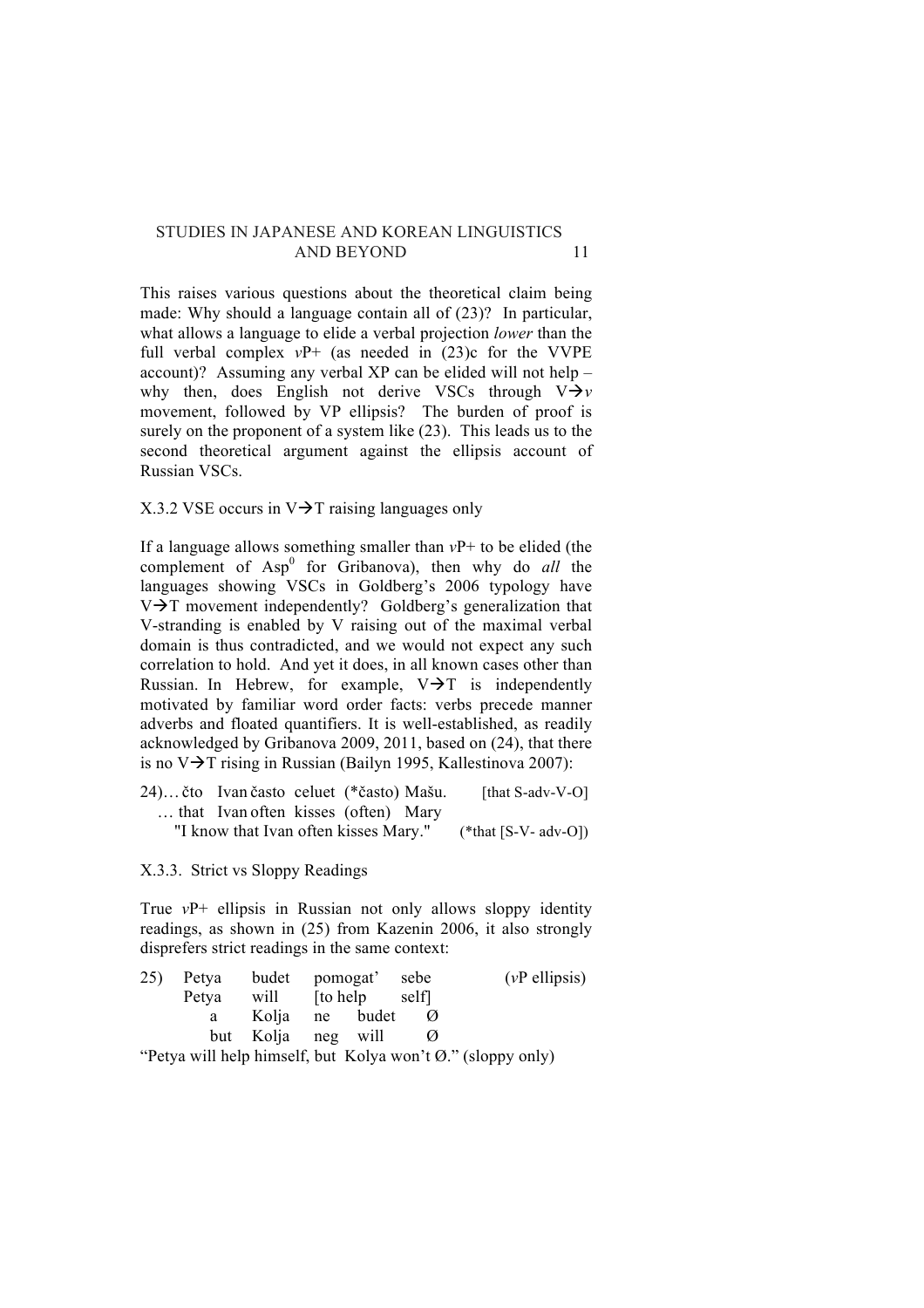#### AGAINST A VP ELLIPSIS ACCOUNT OF RUSSIAN 12 VERB- STRANDING

26) Dina [kupila svojej dočke škol'nye učebniki]  $Dina [bought self's daughter<sub>DATA</sub> school textbook]$ but Paša neg bought  $\odot$ a Paša ne kupil  $\odot$ "Dina bought her daughter textbooks, but Paša didn't [buy her/his daughter textbooks].'  $\rightarrow$  STRICT possible! ((26) is Gribanova's V-stranding ex, *reported* as ambiguous) 27) a. Obama budet xvalit' sebja, (*v*P ellipsis)

Obama will praise self a Biden ne budet Ø but Biden neg aux Ø "Obama will praise himself but Biden won't Ø". (\*Ø = *will praise Obama*) (\*strict) b. Obama zaxvalil sebja,

Obama praised self i Biden tože zaxvalil ☯ and Biden also praised  $\odot$ "Obama praised himself and Biden also praised [him]". (☯ = *(praised) Obama*) (strict!)

The proper generalization appears to be that in Subject-oriented anaphor binding languages such as Russian (as vs. English), only sloppy readings are available. This is to be expected on the assumption that the Subject-condition on anaphor binding results from covert movement of the anaphor (or its feature) to T (Cole & Sung 1994, Saito 2003), which, at the time the *v*P phase is built, is unchecked/unsatisfied, so the only value for the anaphor in the elided VP is the bound variable, leading to the sloppy reading. Once the full TP has been built, the 'strict" referent is determined, and can be accessed for pronominalization purposes, that are not phase-bound. If strict readings are available, as in Verb-stranding constructions, *v*P ellipsis cannot be at work, because the value of the anaphor would not have accessed its antecedent's features within *v*P. This in turn constitutes an argument against *v*P ellipsis in Russian Verb-stranding.

#### X.3.4 Adverb constituency

The fourth argument concerns adverb constituency. In true *v*P+ ellipsis, the adverbial may be included in the interpretation of the elided  $vP((28)b)$ , but need not  $((28)b)$ , at last marginally: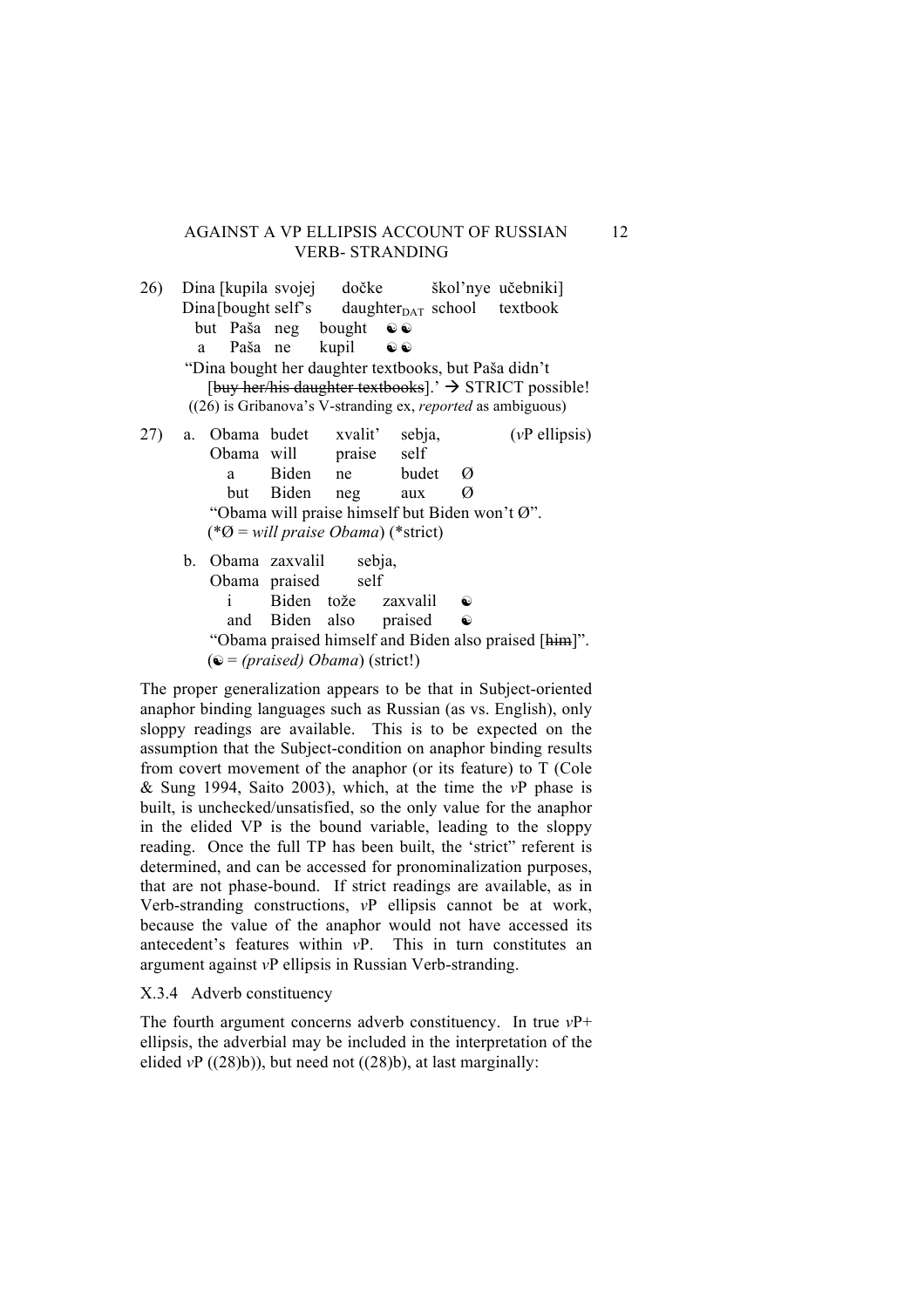- 28) a. Ty budeš' snimat' Vasil'eva často, a ja ne budu Ø you will record Vasiliev often but I neg will Ø  $\sqrt{Q}$  = *record Vasiliev often*) (*vP* ellipsis)
	- b. ??Ty budeš' snimat'Vasil'eva často, a ja budu Ø redko you will record Vasiliev often but Iwill Ø ??(Ø = *record Vasiliev*) (*v*P ellipsis)

With Verb stranding, the exact opposite holds: including the adverbial is out (29)a, whereas excluding it is fine:

- 29) a. Ty snimal Vasil'eva často, a ja ne snimal you recorded Vasiliev often but I neg recorded 'You recorded Vasiliev often but I didn't record [him]'  $\checkmark$  ( $\hat{\mathbf{e}}$  = *Vasil'eva*) \* ( $\hat{\mathbf{e}}$  = [*t Vasil'eva often*] (cf 28)a)
	- b. Ty snimal Vasil'eva často, a ja snimal ☯ redko you recorded Vasiliev often but I recorded rarely 'You recorded Vasiliev often but I recoded [him] rarely' (☯ = *Vasil'eva*) (cf 28)b)

#### X.3.5. Verb matching requirements revisited

The fifth argument is simple – the proposed requirements for morphological matching between the main verb and the stranded verb that licenses VVPE do not hold. All four of the predictions about matching have systematic counter-examples. Recall that identical verbs are predicted to always license VVPE, as are identical stems with distinct superlexical prefixes, but we see in (30) and (31) that they don't. Conversely, entirely different verbs are predicted to be out, as are identical stems with distinct *lexical* prefixes, but we see in (32) and (33) that these can be fine.

30) ??Nikto ne **ljubit** Ivana, a menja udivljaet No one neg loves Ivan but me surprises tot fakt, čto Nadja **ljubit** ☯ the that that Nadya loves  $\odot$ 

"Noone loves Ivan, but the fact that Nadya loves [him] surprises me"

31) \*Saša nikogda ne **pela** "Piano Man", daže v karaoke Sasha never neg sang "Piano Man" even at karaoke poetomu menja udivil fakt, čto včera **zapela** ☯ therefore me surprised fact that yesterday sang  $\bullet$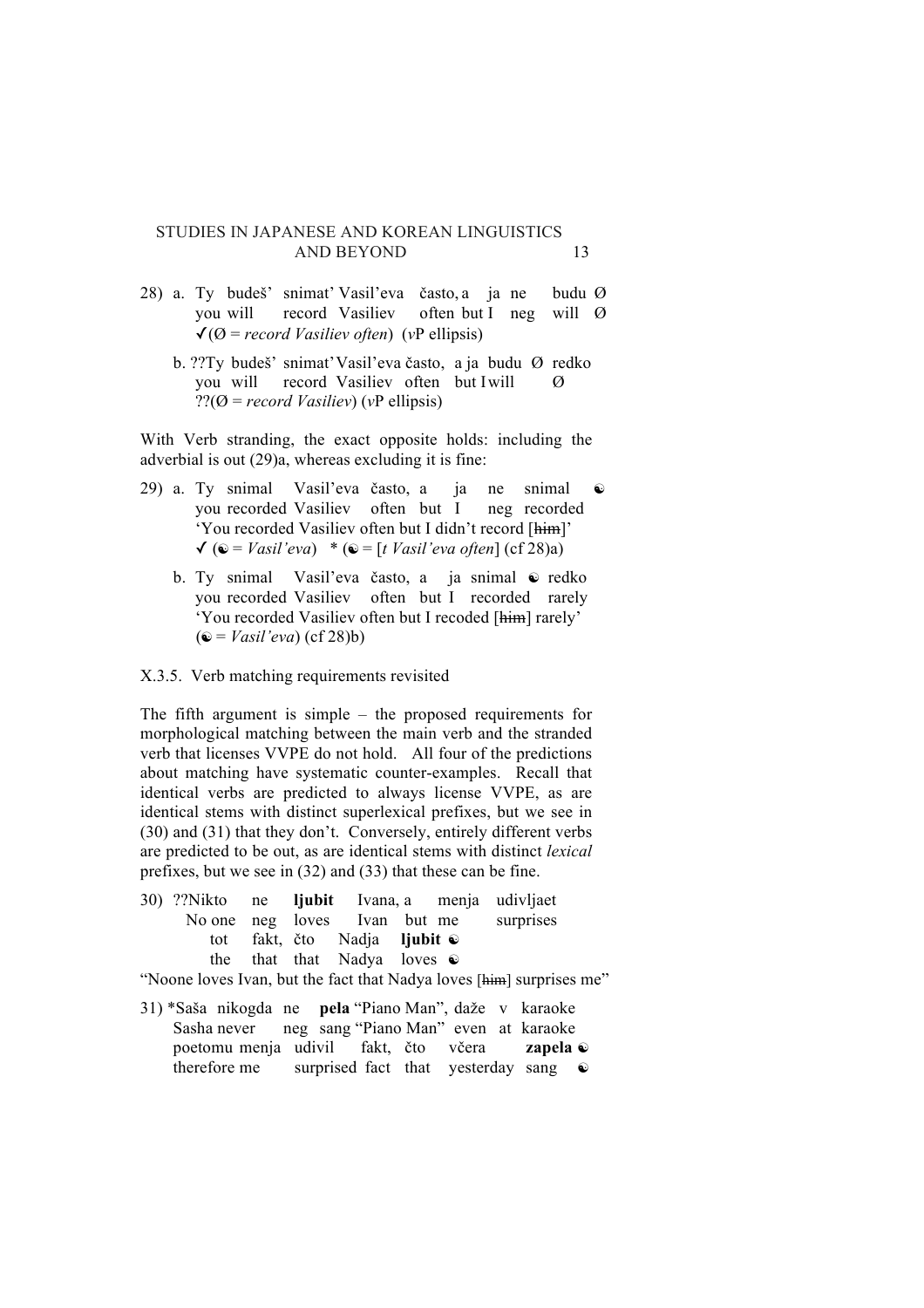# AGAINST A VP ELLIPSIS ACCOUNT OF RUSSIAN 14 VERB- STRANDING

- "Sasha never sang "Piano Man", even at karaoke, that's why the fact that (she) started to sing  $[\frac{1}{11}]$  surprised me."
- 32) Kto-to skazal, čto vse **nenavidjat** Ivana, Someone said that everyone hates Ivan tak čto menja udivil fakt, čto Nadja **ljubit** ☯ so that me surprised fact that Nadya loves  $\odot$ "Someone said that everyone hates Ivan, so the fact that Nadya loves [him] surprised me."
- 33) Nikto nikogda ne poet "Piano Man" daže v karaoke noone ever neg sings "Piano Man even at karaoke tak čto menja udivil fakt, čto Saša včera **spela** ☯ so that me surprised fact that Sasha yesterday sang  $\odot$ "No one ever sings "Piano Man" even in karaoke, so the fact that Sasha sang [it] yesterday surprised me."

To summarize, the matching requirements on V-stranding (within islands) seem problematic for VVPE: Contrary to the specific claims in Gribanova 2011, stranded verbs can have distinct Lexical prefixes and indeed the verbs do not have to be identical. In fact, the conditions do not seem to be entirely syntactic: *v*Ps differing only in the Superlexical prefix of the stranded verb do not guarantee successful stranding, and even identical verbs can fail. Therefore it is extremely unlikely that we are dealing with *v*P ellipsis after raising of the V+*v* complex.

#### X.3.6 Subject/Object drop dependencies

Finally, there is the remarkable dependence of successful V stranding on omission of the *subject*, something that *v*P ellipsis never shows. Consider the following exchange:

|  |                              | 34) A. Kak tebe lingvistika?                                 |               |
|--|------------------------------|--------------------------------------------------------------|---------------|
|  |                              | how you-Dat linguistics-Nom                                  |               |
|  | B. $(*i)$ Nenavižu $\bullet$ |                                                              | (V-stranding) |
|  | $(*I)$ hate-1sg [it]         |                                                              |               |
|  |                              | "--How do you like linguistics? --I hate [it]" (lit: "hate") |               |

In the response, the object is missing, as is the subject. Gribanova notices this as well, ("in many examples, … the subject in the clause with the stranded verb is absent") though she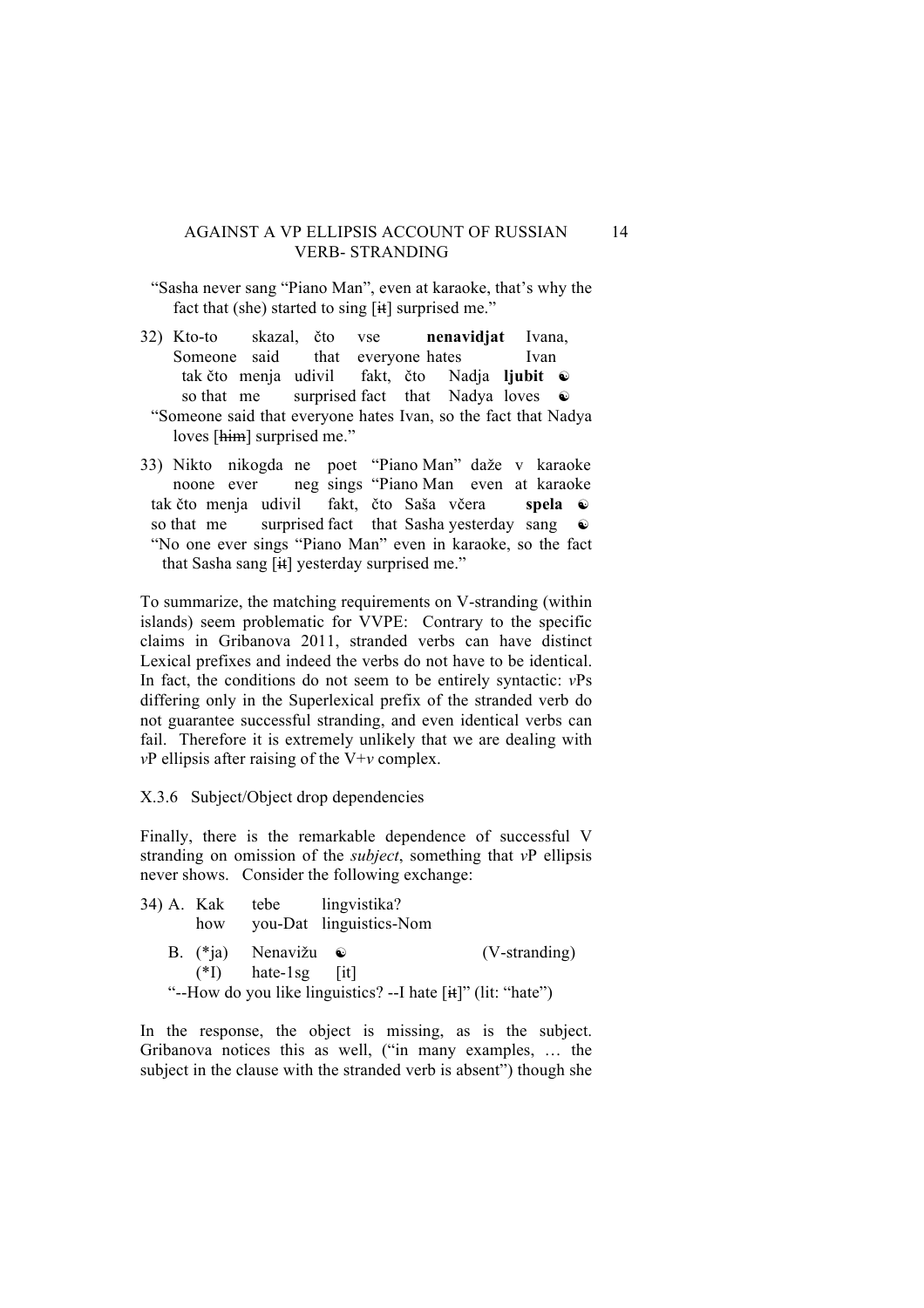does not observe that it *must* be absent. Thus , all other options are unacceptable, both in main clauses (35), but also in island contexts (36) :

- 35) a. ☯ Nenavi ž u  $subject$  and object dropped = ok) hate $_{1stSg}$  "I hate it" (lit: "hate")
	- b. \*Ja nenavi ž u ☯ (\*only object dropped) I hate<sub>1stSg</sub> "I hate it" (\*lit: "I hate")
	- c. ? ☯ Nenavi (?only subject dropped) hate<sub>1stSg</sub> it "I hate it" (?lit: "hate it")
	- d. Ja nenavi ž ee  $(nothing = ok)$ I hate $_{1stSg}$  it "I hate it" (lit: "I hate it")
- 36) A. Čto Sa Saša dumaet pro lingvistiku? what Sasha thinks about linguistic "What does Sasha think about linguistics?"
	- B. Menja udivljaet tot fakt, mesurprise that fact čto (\*on) nenavidit  $\odot$ (V-stranding) that  $(*he)$ hates- $3sg$  [it] "The fact that (he) hate  $[\text{H}]$  surprises me"

Crucially, true *v*P ellipsis has no such restriction :

37) Ja segodnja zanimalsja lingvistikoj, I today studied linguistics a zavtra (ja) ne budu  $\varnothing$ ( *v*P ellipsis) but tomorrow (I) neg aux  $\varnothing$ "Today I studied linguistics but tomorrow I won't  $\varnothing$ "

Once again, we see that V -stradning consrtuctions behave in a manner distinct from what we would expect with *v*P ellipsis. In the final section I turn to a plausible alternative.

X.4. The "Inner Constituent Ellipsis" alternative

Gribanova's work has definitively established that V -stranding is possible both in the purely discourse licensed envir onments of Argument Drop (AD), and in complex environments, such as within A' -islands, where AD typically fails. As Gribanova argues, such examples implicate syntactic ellipsis, a conclusion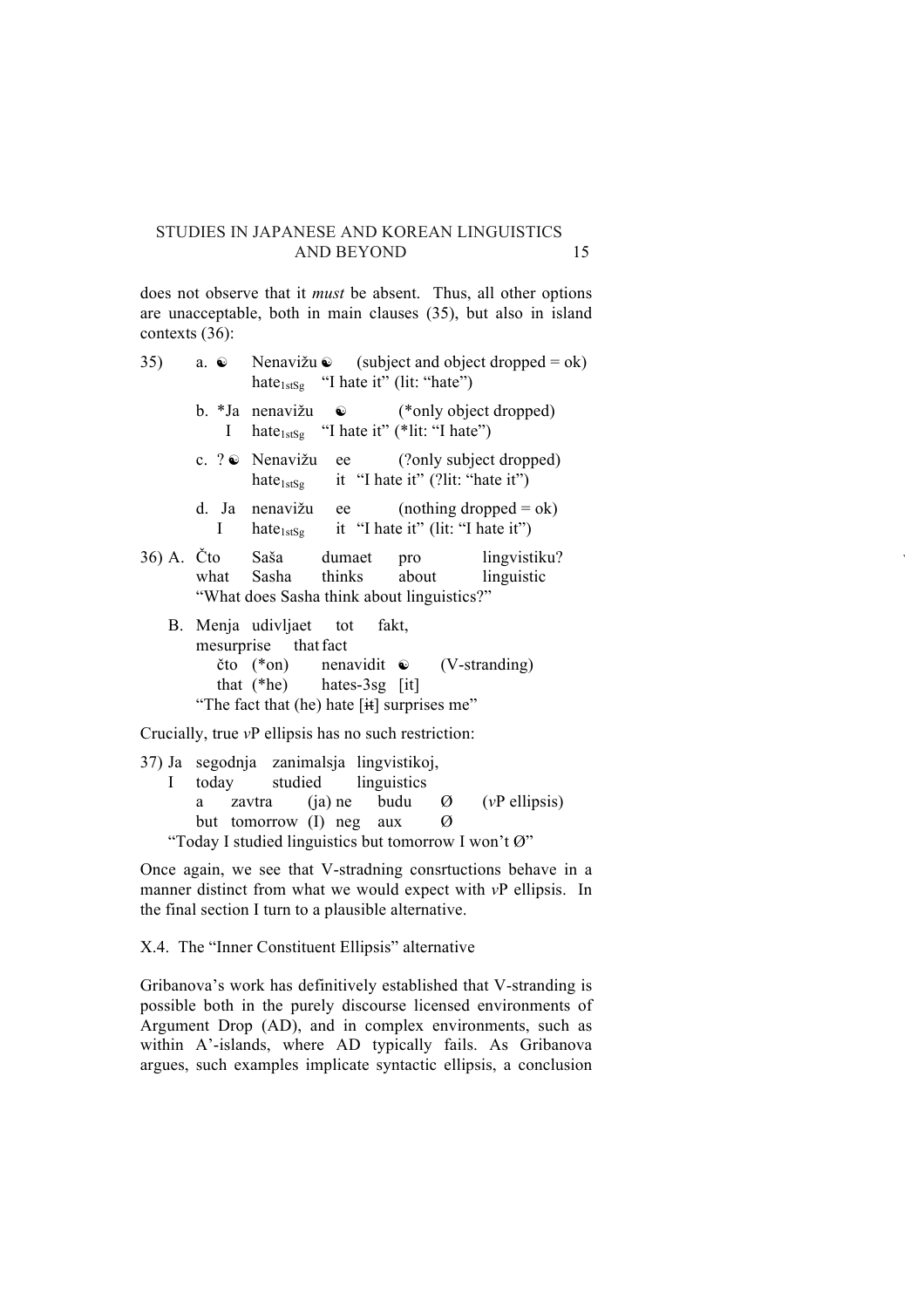#### AGAINST A VP ELLIPSIS ACCOUNT OF RUSSIAN 16 VERB- STRANDING

that seems correct. What is at issue then, is the kind of ellipsis found in such contexts. We have seen ample evidence against the *v*P ellipsis analysis. Instead, I propose that V-stranding within islands results from "Inner Constituent Ellipsis", (ICE), a process that can eliminate VP-internal NP/DPs, PPs as well as local adverbials of the relevant kind (see Sigurðsson 2011 for related proposals).

- 38) Inner Constituent Ellipsis: Freely elide any VP internal constituent (DP/PP) that is both *identified* and V-*licensed*
- 39) Conditions on Inner Constituent Ellipsis
	- a. ICE Identification. An antecedent DP/PP must be *identical* to the elided DP/PP, a relationship established by AGREE
	- b.ICE Licensing. Selection between the main verb and the antecedent DP/PP must be *parallel* to the relationship between the stranded verb and the elided DP/PP

The exact definition of parallelism still requires further research. However, it is clear just from the examples in (30)-(33) above that thematic relations, case relations, semantic field, and discourse status (especially that of contrast) are all involved. And although the kind or prefixation involved may coincide with those factors, as in Gribanova's examples, hey need not, as seen above. The kind of prefix is not (necessarily) of central concern, as the *v*P ellipsis account requires.

Consider the ellipsis in  $(41)$   $((40)$  showing AD is out):

40) Context: people looking for a book

| * Menja                                                  | udivljaet | tot fakt. |       | (cf Gribanova 2010) |  |  |
|----------------------------------------------------------|-----------|-----------|-------|---------------------|--|--|
| me                                                       | surprises | the fact  |       |                     |  |  |
| čto                                                      | kto-to    | prosto    | vzial | $\ddot{\bullet}$    |  |  |
| that                                                     | someone   | simply    | took  | $\ddot{\bullet}$    |  |  |
| "*(The fact) that someone simply took [it] surprises me" |           |           |       |                     |  |  |

| 41) | a. Kto-to     | ukral                    | moju             | knigu! |
|-----|---------------|--------------------------|------------------|--------|
|     | Someone stole |                          | $m$ <sub>V</sub> | book   |
|     |               | "Someone stole my book!" |                  |        |

| b. ?Menja udivljaet |           | tot fakt.    |           |
|---------------------|-----------|--------------|-----------|
| me                  | surprises | the fact     |           |
| čto                 | kto-to    | prosto vzial | $\bullet$ |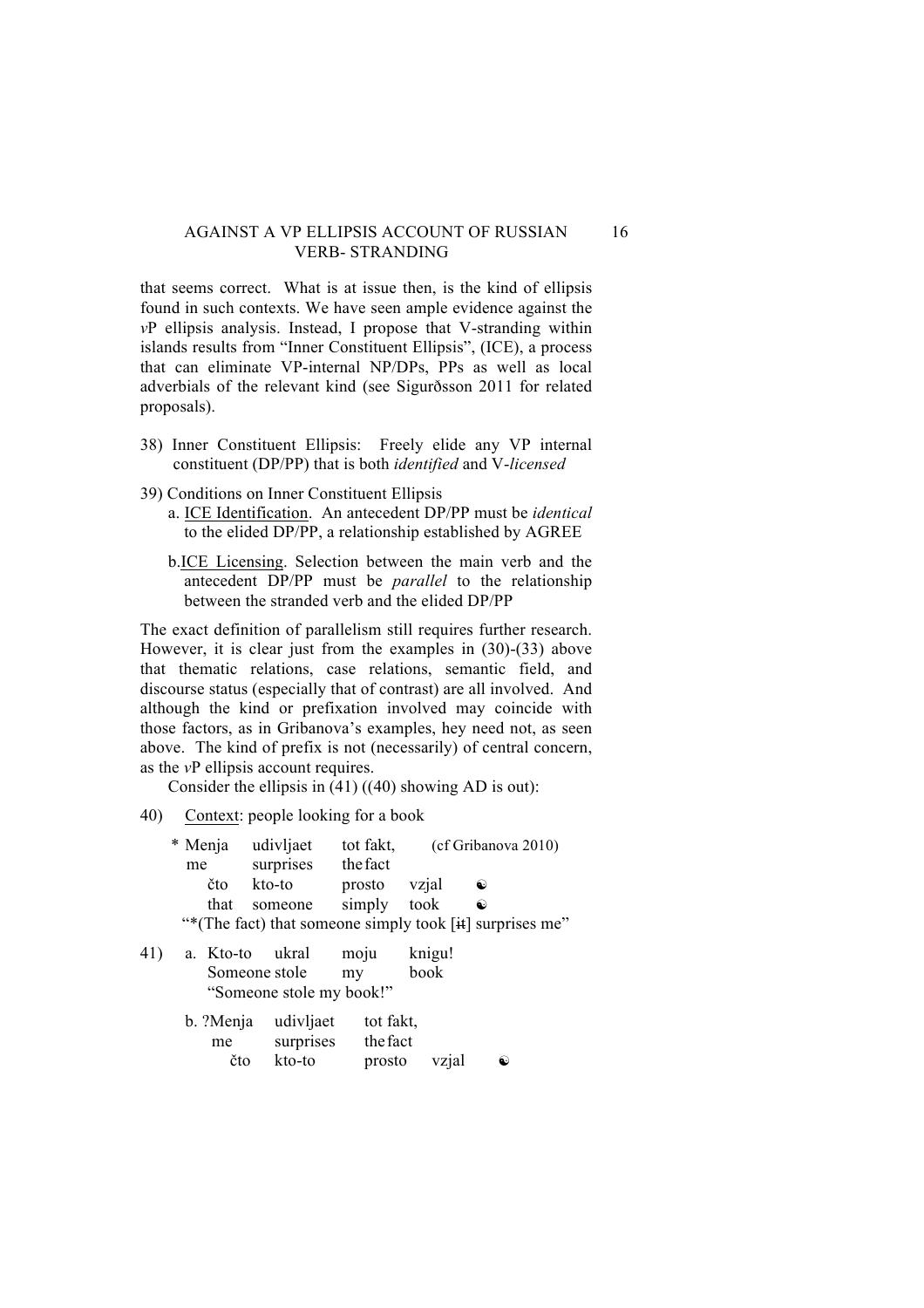that someone simply took  $\bullet$ "\*(The fact) that someone simply took  $[\text{#}]$  surprises me" (same as (40)b but licensed here by *ukral~vzjal*)

Here we find successful island-internal Verb-stranding with morphologically unrelated but parallel verbs. Absolute identity conditions on *v*P ellipsis would be too strong to allow such examples. And they would be too weak to disallow (30) or (31). ICE, under the proper formulation of parallelism, accounts for exactly this distribution along with the other facts reported above.

As for the Subject/Object dependency, we find it both in AD and in ICE, indicating that some kind of blocking process is involved in both. Sigurðsson (2011) proposes specificity hierarchy requirements on null arguments in Germanic:

#### 42) *Relative specificity Constraint* (Sigurðsson 2011, p. 290)

The dropped object *cannot be more specific* than the subject

Sigurðsson (2011) argues that "the Relative Specificity Constraint is puzzling at first sight. However, … it can be analyzed as a minimality violation, that is, an intervention effect". The same would then surely be true of the AGREE relation that establishes the identification needed for ICE. The VVPE analysis has no known way to account for such blocking effects.

#### References

- Aoun, Joseph and Audrey Li (2007) "Ellipsis and Missing Objects" ms, University of Southern California.
- Bailyn, John F. (1995) *A Configurational Account of Russian "Free" Word Order* Cornell Dissertation.
- Bailyn, John F. (2012) *The Syntax of Russian* Cambridge University Press, Cambridge, UK.
- Cole, P. & Sung, L-M. (1994). "Head movement and longdistance reflexives" *Linguistic Inquiry* 25: 355-406.
- Goldberg, Lotus (2006) *Verb-Stranding VP Ellipsis: A Cross-Linguistic Study*. McGill University Dissertation.